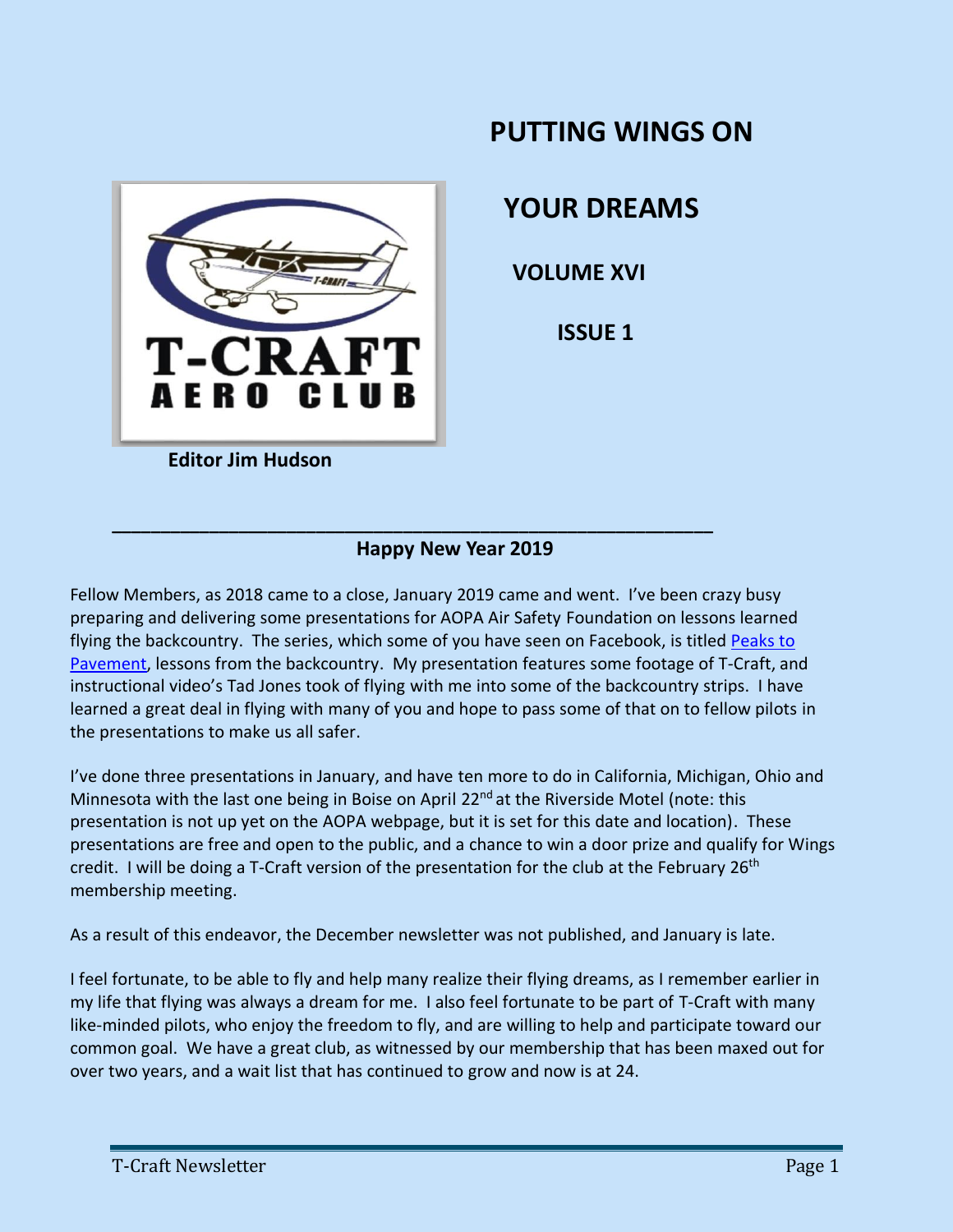I usually write about some flying goals to think about for the coming year. Here are some thoughts for 2019.

- What skills would you like to improve on? Are there some areas that make you nervous or a little afraid? (for example: strong winds, stalls, spins, emergency situations) If so, seek out some instruction to improve your skill level or help you overcome that fear.
- New skills move up into a High-Performance bird or go after a tail- wheel endorsement.
- Learn to fly the Backcountry or move up a level in the BC policy.
- New Certificates/Ratings Instrument, Commercial, or CFI
- New Places to go new landing strips to master?

One of the great things about our club is that we have a wide range of experience in our members and instructors who can help you achieve your goals. If you're not sure who to ask, ask me, or any of the instructors or board members who can help you achieve your flight dreams.

I hope 2018 has been a good year for you and that 2019 will be even better.

This year brings an end to my monthly (most of the time) safety articles as our new Safety Director David Thomas takes over this position. I have enjoyed writing the articles for the past 10 years and probably will contribute some thoughts and ideas from time to time, however it's time for some new blood and fresh ideas. An index of past articles is listed on our club web page, at the top of Newsletter tab, or at this link: [Safety.Article.Index.](http://www.t-craft.org/Newsletters/Safety.Article.Index.pdf) David has asked that you contact him for any safety topics that you may be particularly interested in hearing about for the newsletter. He doesn't mind reading and/or doing research and learning about a topic that may be of interest. Also, if you have ideas for a Safety meeting topic, or have a presentation that you would like to make, let David know. David's email is: david.thomas.arch@gmail.com.

On the Newsletter front, Jim Manley, our new Secretary, will be taking over as editor for our monthly newsletter. Please continue to contribute your thoughts, ideas, and articles to help make our club better. Jim's email is: Jim@JRManley.com

I'm looking forward to continuing to serve the club as VP/Membership Director and continuing to help keep our great club growing and improving.

And remember -- Fly Safe, Have Fun, and Don't Do Anything Stupid. Jim

Note: Clicking on any **Blue Highlighted** words throughout this newsletter should bring up a link to a webpage (but not the one in this example)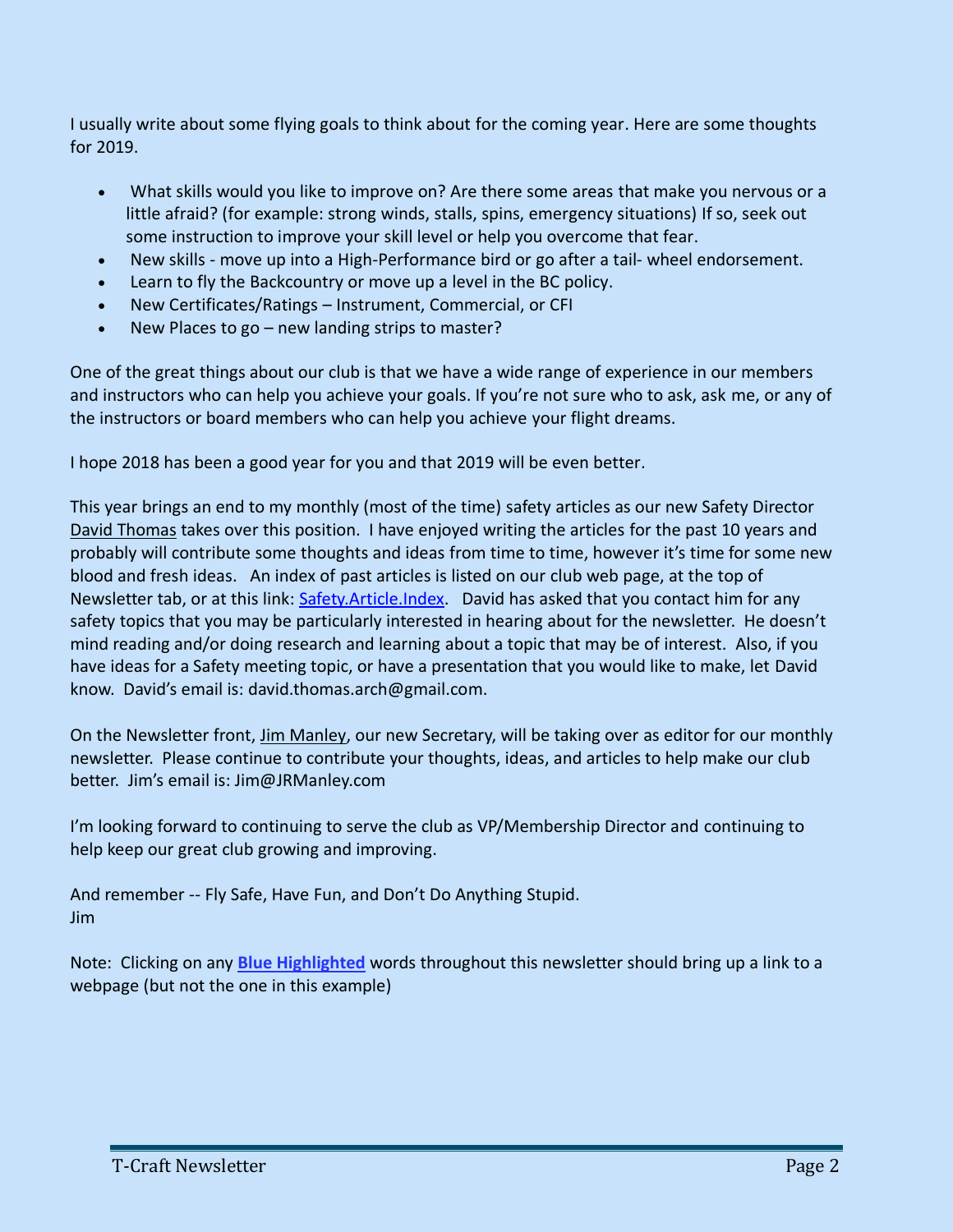### **ELECTIONS**

Election of club officers and directors were held at the January membership meeting, 1/29/2019.

The following are the results of the election.

- President: Ben Brandt
- Vice President/Membership: Jim Hudson
- Treasure: Dennis Wheeler
- Secretary: Jim Manley
- Safety/Hanger Maintenance Director: David Thomas

Welcome Jim Manley and David Thomas as new board members.

The motion to add the board officer position of VP/Membership position and to add Hanger maintenance to the Director of Safety was recommended by the board and passed by the membership at the general membership meeting.

The duties of each position can be found at the following link: [Officer-Director Duties](http://www.t-craft.org/duties.pdf)

In addition, the board recommended, and membership passed a motion to add a general membership meeting in August, the last Tuesday of the month.

| <b>February 2019</b> |                               |    |   |         |                |             |                                                                                                                                                      |
|----------------------|-------------------------------|----|---|---------|----------------|-------------|------------------------------------------------------------------------------------------------------------------------------------------------------|
| S                    | м                             | T. | W | a ka    | F              | S           | The next board meeting is February 11th.                                                                                                             |
|                      |                               |    |   |         | 1              | $\mathbf 2$ | Membership meeting February 26th.<br><b>Safety Presentation: Peaks to Pavement</b><br>- Lessons from the Backcountry - Jim                           |
|                      |                               |    |   | 4 5 6 7 | 8              | 9           | Hudson                                                                                                                                               |
| 10                   | $\blacksquare$ 11             |    |   |         | 12 13 14 15 16 |             | $2/10/2019$ – Accounts due<br>2/20/2019 - Accounts past due                                                                                          |
|                      | 17 18                         |    |   |         | 19 20 21 22 23 |             | $2/25/2019$ – Winter Hours End                                                                                                                       |
|                      | 24  25 <mark>26</mark> 27  28 |    |   |         |                |             | If you have any ideas for safety meeting<br>presentations or would like to arrange a<br>presentation, contact Safety Director<br><b>David Thomas</b> |

### **Calendar of Events:**

### .**Articles or Pictures**

See the club web page for updates

If you have any pictures or articles for the newsletter submit them to Jim Manley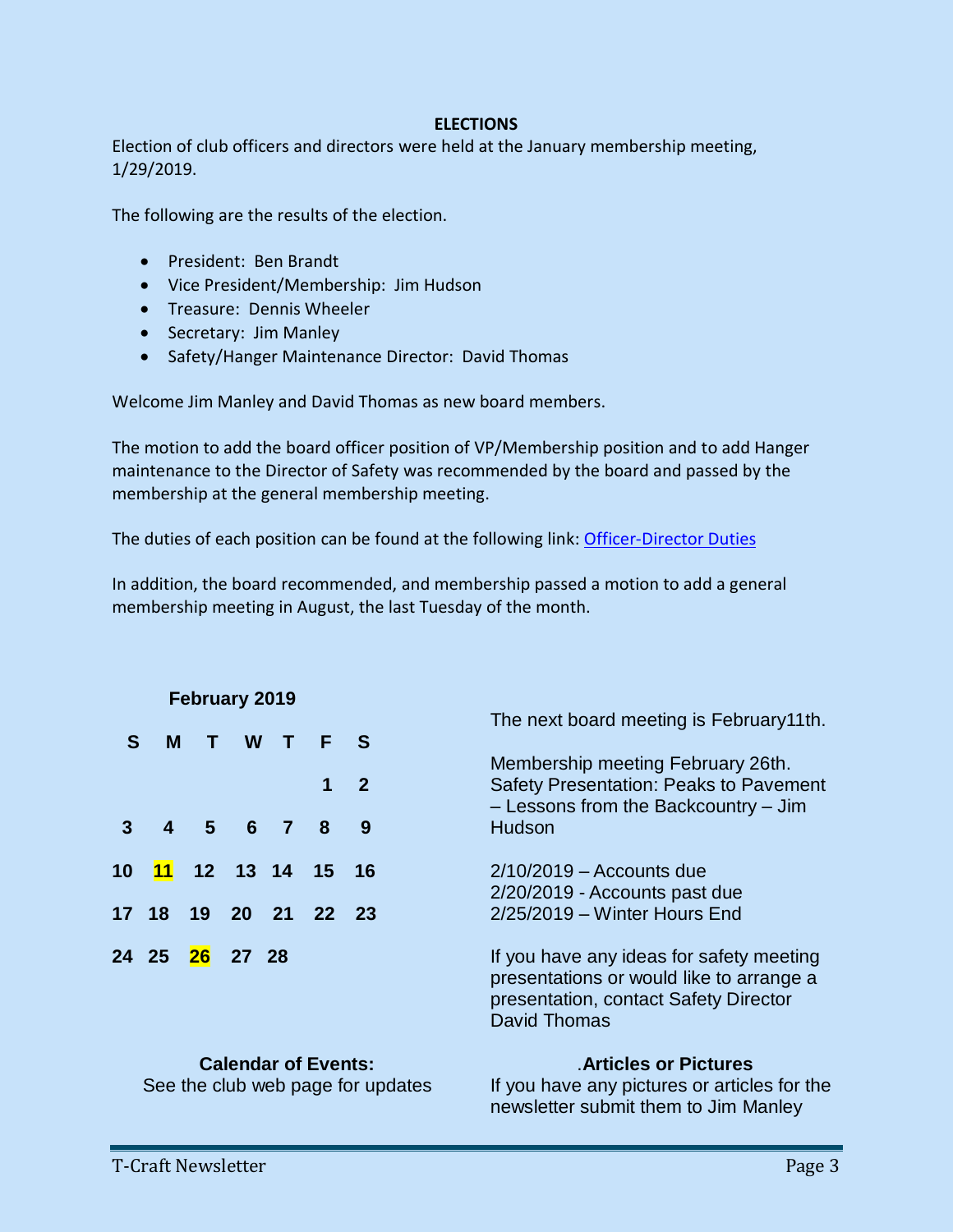### **Member Statistics**:

106 Members on wait list. Class I Members (34%) Class II Members (66%) Inactive (voluntary suspension) Suspended (BFR/Med/Attend/Billing, Including the 10 Inactive)

 Student Pilots Private Pilots 01 Recreational Pilots Commercial Pilots Air Transport Pilots Instrument Rated Pilots

**2018 Totals**

**New Members** Lorena Correa – Class I Sean Rando– Class I Benny Wells – Class II

### **BFR's**

Gordon Hall David Nejely Lloyd Putnam

### **New Ratings / Accomplishments**

Chris Nebrigich – Solo Stefan St. Marie – Private Pilot Slay Windham – Instrument Wade Spradley – CFI

(Please report any BFR's, IPC's, Upgrades, or new ratings to Jim Hudson)

# **T-CRAFT STATS**

| <b>Top Flyers: Hours Flown</b> |       |  |
|--------------------------------|-------|--|
| <b>Bill Howard</b>             | 109.7 |  |
| David Thomas                   | 106.7 |  |
| <b>James Patterson</b>         | 96.7  |  |
| Jiyun Li                       | 75.0  |  |
| <b>David Nejely</b>            | 68.1  |  |
| <b>Slay Windham</b>            | 67.9  |  |
| Stefan St. Marie               | 65.9  |  |
| Kent Murri                     | 64.9  |  |
| <b>Tad Jones</b>               | 64.7  |  |
| <b>Elizabeth Carter</b>        | 61.3  |  |

| <b>Aircraft</b> | <b>Hours Flown</b> | <b>Dollars Billed</b> |
|-----------------|--------------------|-----------------------|
| N13686          | 576.3              | \$42,338              |
| N4464R          | 387.7              | \$27,610              |
| N67375          | 334.4              | \$20,380              |
| <b>N9989E</b>   | 311.1              | \$38,898              |
| N1293F          | 302.3              | \$25,478              |
| N7593           | 214.1              | \$26,527              |
| N1891X          | 179.9              | \$21,483              |
| <b>Totals</b>   | 2305.8             | \$202,715             |

### **January Billing Period Top three flyers**:

| <b>Chris Nebrigich</b> | 20.2 hours |
|------------------------|------------|
| <b>Bill Howard</b>     | 12.9 hours |
| <b>Wade Spradley</b>   | 10.3 hours |

### **The top three aircraft flown were**:

| N13686 | $52.1$ hours |
|--------|--------------|
| N67375 | 33.4 hours   |
| N9989E | 13.8 hours   |

### **The top billing aircraft were**:

| N13686. | \$3,908 |
|---------|---------|
| N67375  | \$2,017 |
| N9989E  | \$1,766 |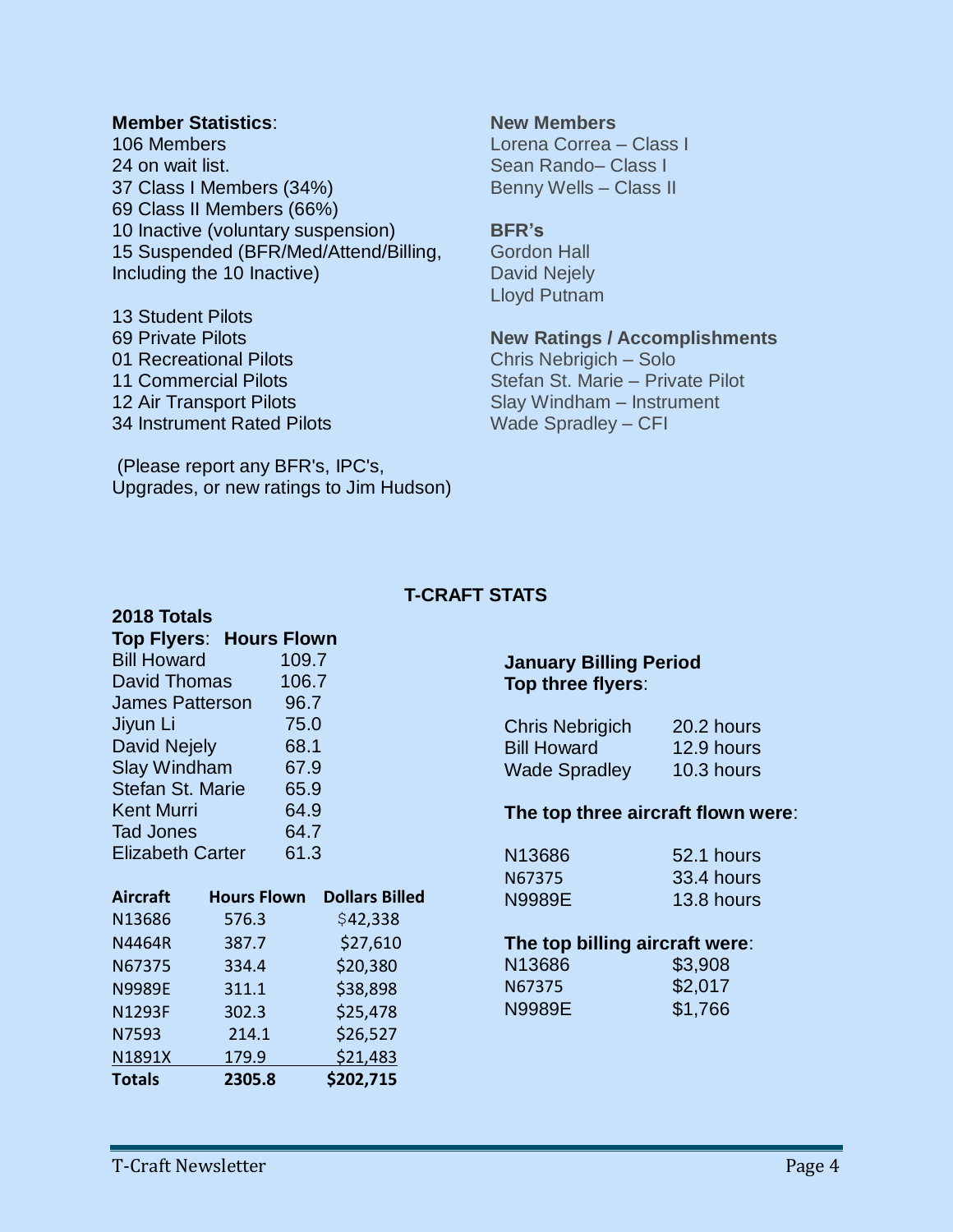### **Fuel Reimbursement**

\$4.70 per gallon

REMINDER-We receive a significant discount from the AV Center published prices. PLEASE REMEMBER TO REMOVE YOUR FUEL RECEIPT from the fuel pumps so others will not see our fuel price. Also, please do not broadcast our price to non-members.

**HOURLY RATES (New Rates Effective 1/31/2019)**



 N1891X N9989E N7593S  $$125.00$   $$128.00$   $$128.00$ 



### **SQUAWKS**

- 375 Annual scheduled 18-22 March
	- Ammeter to be addressed
	- Radio squawk still pending.

93F - Squawk on cowl heater not working however it does work if safety switch on heater is engaged. If you don't know how system works, ask for help.

89E - Fuel bladder leak on right side. Replacement bladder on order and will be installed when possible. Safe to fly with some restriction in fuel capacity on right side.

93S - Engine is ready to be installed along with new prop and governor. Break-in will commence when able.

64R - Engine break-in has started. Will continue as weather permits. Annual was completed. New seat rails on pax side. New lower instrument panel.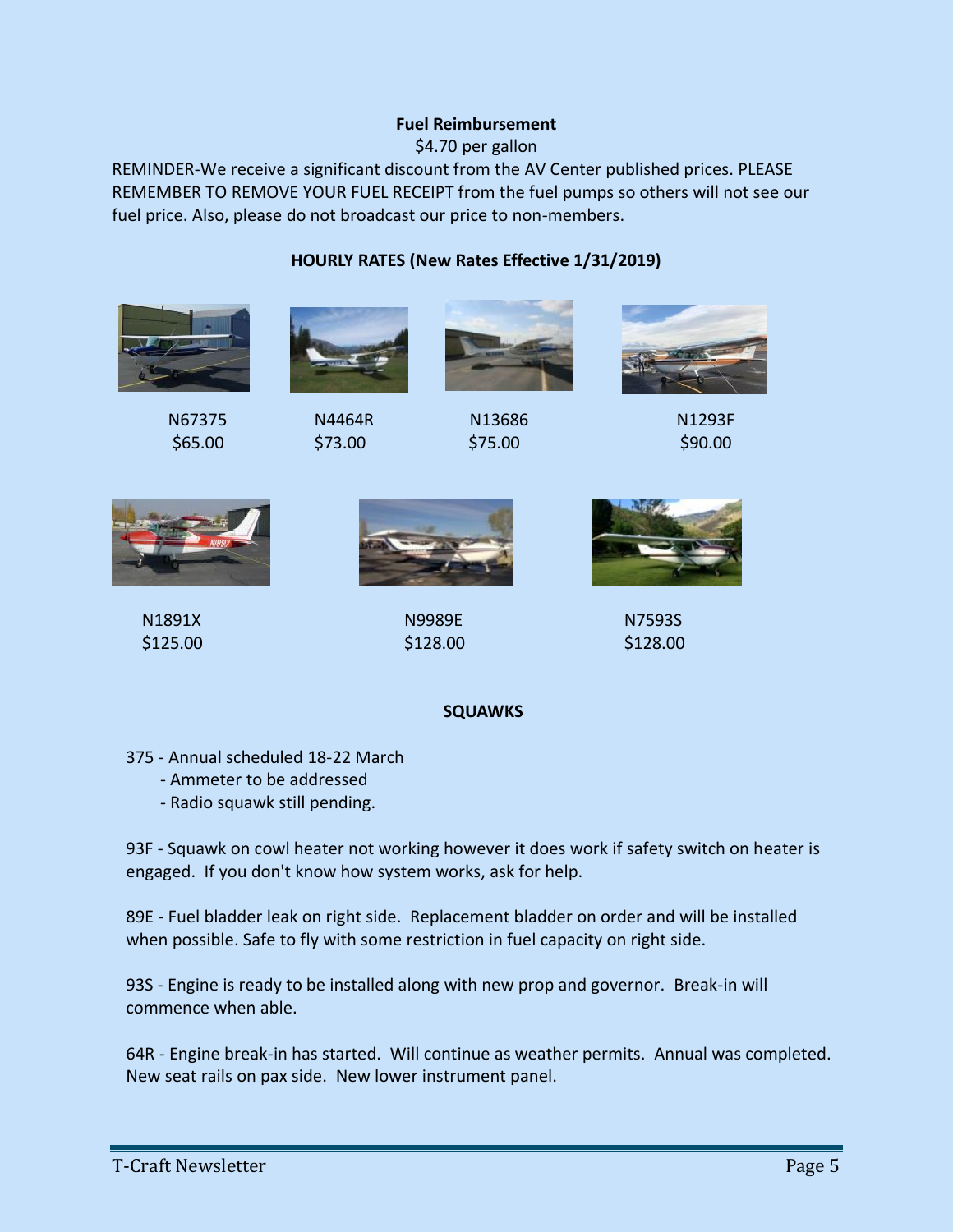### **Cold Weather Operations**

I think Punxsutawney Phil's February 2<sup>nd</sup> Groundhogs day prediction for an early spring was wrong. It's still cold out there.

- o If you did not read the article in the previous month's newsletter, please go to the following link on the club web page. If you did read it, it wouldn't hurt to read it again.
- o <http://www.t-craft.org/Reference/ColdWXOps.pdf>
- $\circ$  As noted in the article, the tape on the bottom over the safety switch on some of the heaters may loosen up and need to be tightened for the heater to operate. If the heater doesn't turn on, check this out.
- $\circ$  Ben Brandt has offered to stop by the hanger the night before your flight and put the heat on.
- $\circ$  Note: In cold WX the circuit breakers may trip on some of the power posts when the heaters are on. Check the circuit breaker panel, its in the office, on the right as you enter the door. If you find it tripped, let David Thomas know.

### **New Hangar Update**

# Hangar Update

- o Wrapping up construction / electrical
- o Occupancy permit pending final electrical inspection
- $\circ$  Installing door strikes on some of the hangars, New doors should be installed... likely not an impediment to the occupancy permit
- $\circ$  Thanks to member Jay Gooden for supporting the club with labor discounts to make the hangars affordable for the club

Final cost about \$280,000 (impacted by a little less than \$15,000 due to steel tariffs), of which a large component was asphalt. This is over our initial budget, but we expect to recoup the difference over the next two years with adjusted lease payments to compensate for the higher costs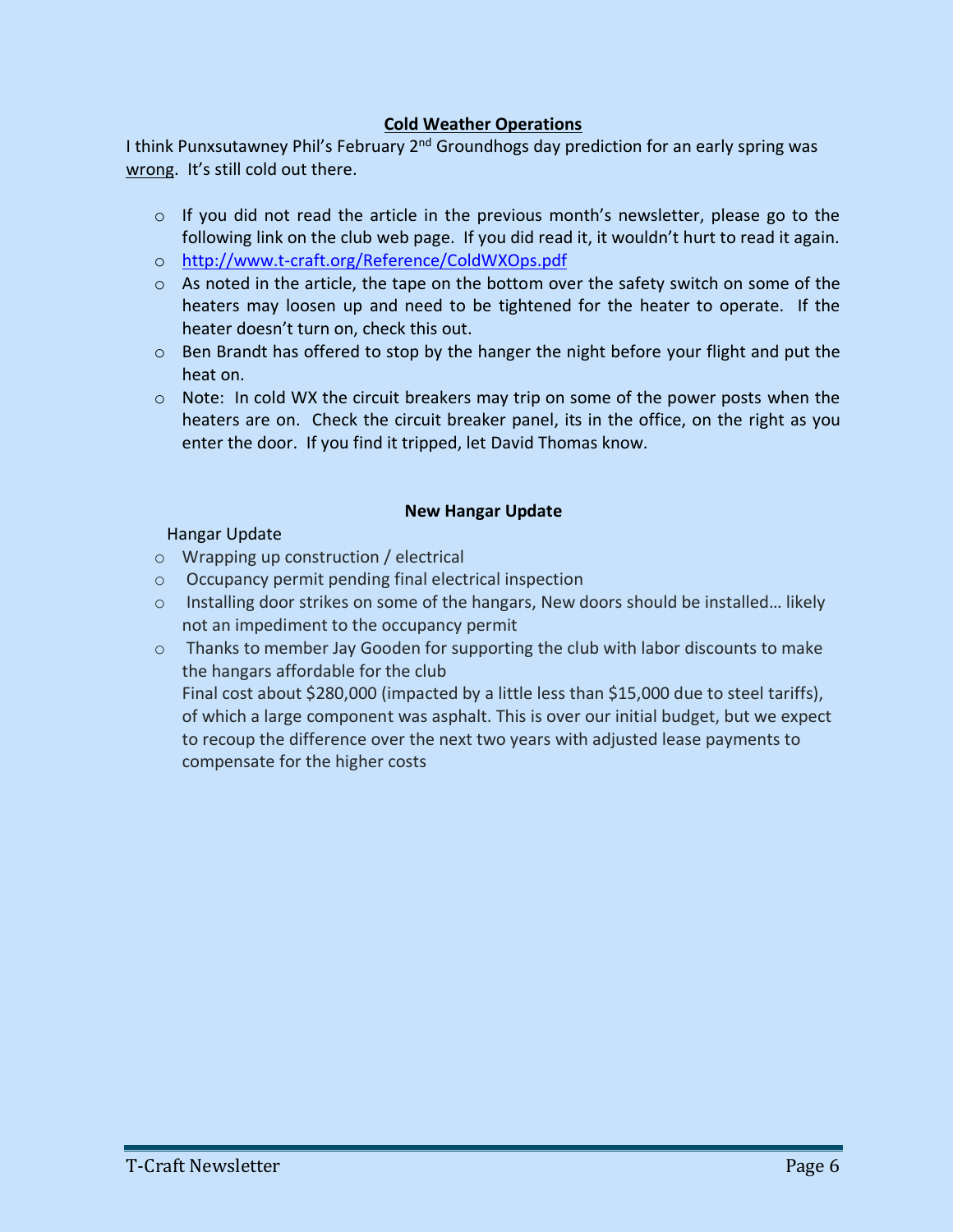# **Tips and Tricks**

This is a new area in the newsletter. All members are encouraged to submit items you find helpful to the newsletter editor.

From Boldmethod.com [What's More Dangerous: Light Or Strong Crosswinds?](https://www.boldmethod.com/learn-to-fly/weather/what-is-more-dangerous-light-or-strong-crosswind-landings-this-spring/) 

By Colin Cutler | 02/02/2019



### *Boldmethod*

When you think of landing accidents that happen in a crosswind, you usually think of windy days. *Really windy days*.

And it's true, a lot of landing accidents do happen when the wind is gusting to 25 knots or more. But a surprising number of these accidents happen when the winds are light - even when the wind is less than 10 knots.

How is that possible? When you're dealing with a light crosswind, you only need a little correction to maintain centerline, right?

Here are three landing accidents from the NTSB's database where the crosswind component was less than 10 knots. We'll go through each of them, and then talk about what went wrong.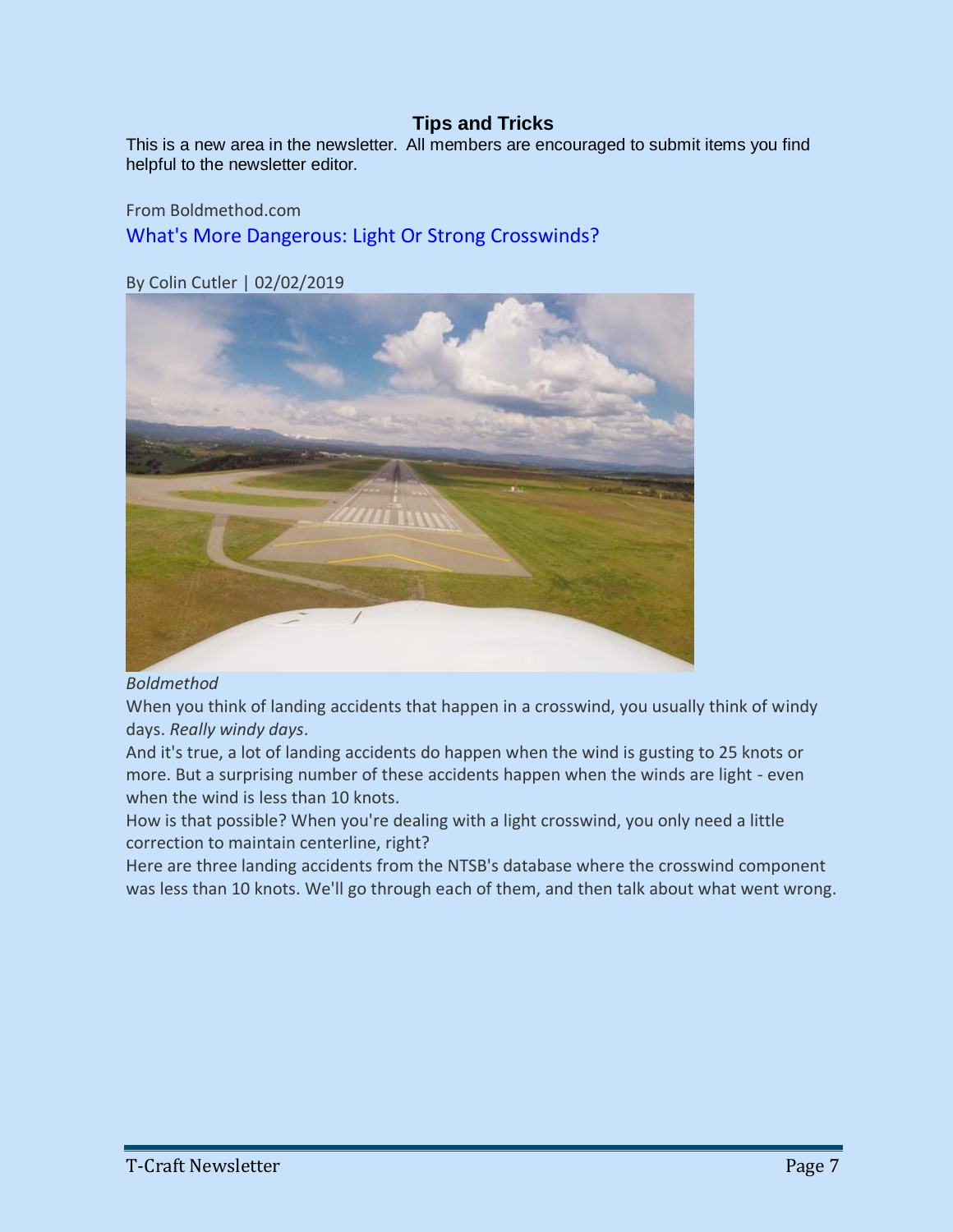# Accident #1: 2 Knot Crosswind On Rollout



According to the NTSB, the pilot reported that during the landing roll he encountered a crosswind, the left wing lifted, and the airplane began to drift left of the centerline. He attempted to correct with the right rudder and brake, but the airplane departed the runway to the left. During the runway excursion, the airplane impacted an airport sign and came to rest on an adjacent runway.

The pilot stated that there were no mechanical malfunctions or failures with the airplane that would have precluded normal operation. Substantial damage was found to the right elevator and firewall. The reported wind at the airport about the time of the accident was from 080 degrees at 11 knots, which created a crosswind component of 2 knots for landing on runway 7.

View the full report [Click here: Accident 1](https://app.ntsb.gov/pdfgenerator/ReportGeneratorFile.ashx?EventID=20150702X44556&AKey=1&RType=Final&IType=CA)

# Accident #2: 9-Knot Crosswind On Rollout

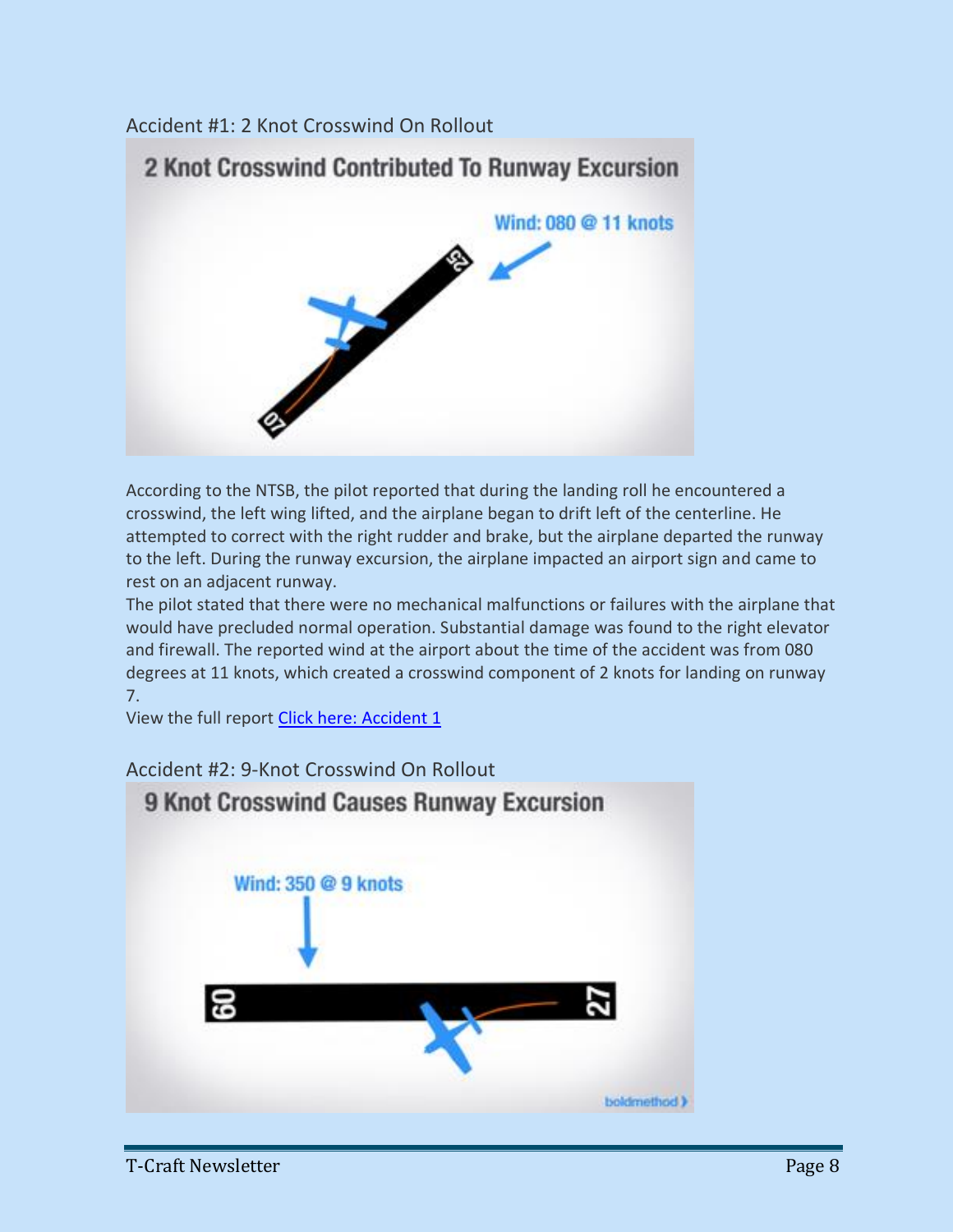According to the NTSB, the pilot reported that during the landing roll it felt as if "air got under the wing." The airplane drifted to the left and departed the runway surface into the grass about 40 miles per hour. During the runway excursion, the pilot reported that he crossed over a parallel taxiway, the nose gear impacted a storm water ditch and collapsed. The firewall sustained substantial damage. According to the pilot, the reported wind from the airport automated surface observing system about the time of the accident was 350 degrees true at 9 knots, which resulted in a 9 knot crosswind component.

The pilot stated there were no mechanical malfunctions or failures with the airplane that would have precluded normal operation.

View the full report [Click Here: Accident 2](https://app.ntsb.gov/pdfgenerator/ReportGeneratorFile.ashx?EventID=20150827X63051&AKey=1&RType=Final&IType=CA)

Accident #3: 9-Knot Crosswind On Landing



In the NTSB's report, the private pilot reported that as the airplane approached the airport after the cross-country flight, he checked the weather, which indicated that the surface wind was from 230 degrees at 10 knots. He chose to land on runway 29 because runway 24 was closed. He stated that on final approach, the "crosswind became evident."

After touchdown, the airplane veered sharply left. The pilot used steering and braking inputs to keep the airplane on the runway, but his efforts were not successful, and there was no noticeable reduction in speed. The airplane subsequently exited the runway surface and spun sharply left. The right main landing gear collapsed, and the right wing impacted the ground. The airplane sustained substantial damage to the fuselage, empennage, and right wing. Examination of the brakes, rudder, and nose wheel steering systems revealed no discrepancies.

View the full report [Click Here: Accident 3](https://app.ntsb.gov/pdfgenerator/ReportGeneratorFile.ashx?EventID=20150914X20901&AKey=1&RType=Final&IType=LA)

# How Can A Light Crosswind Cause So Many Problems?

As the famous saying goes, "the devil you know is better than the devil you don't." When you're dealing with a strong crosswind, you know it's there, and you're ready for it. But when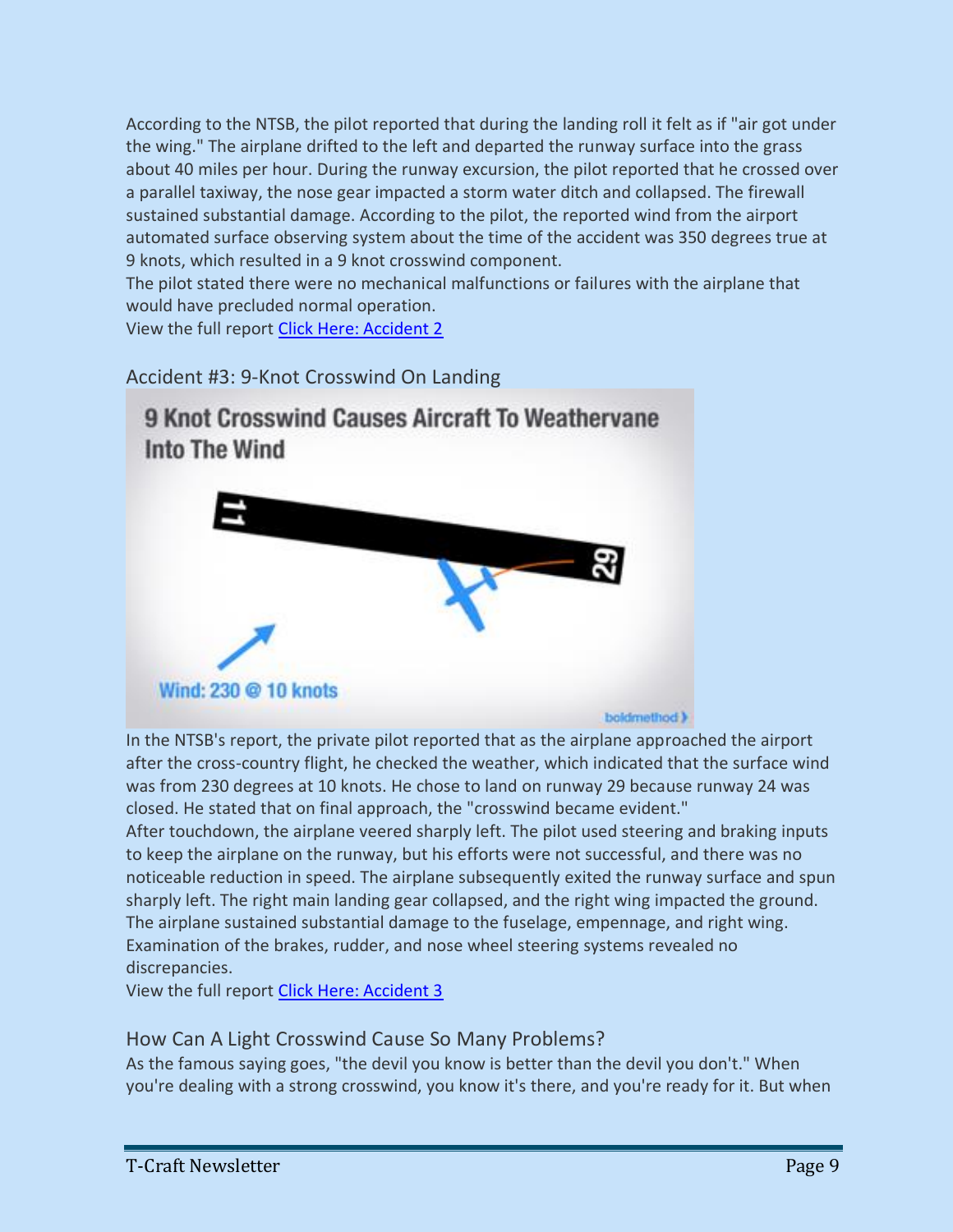the winds are light, they're harder to perceive and prepare for. And even in a light crosswind, if you're not prepared, things can quickly get out of control.

In all of these accidents, the pilot either wasn't prepared for the crosswind, or didn't perceive there was a crosswind significant enough to affect their landing or rollout.

And in all three accidents, 2-9 knots of crosswind was all it took to send the aircraft careening off the runway.

Spring Is Coming, Which Is Prime Time for Crosswind Accidents.

Spring is a common time to see landings accidents involving crosswinds. There are a couple factors at play here. Spring is one of the windiest times of the year. As the northern hemisphere warms up from winter, temperature differentials cause frontal systems to move more. And as the jet stream makes its way north during spring, it brings with it lots of competing high-pressure and low-pressure systems. When you have strong pressure systems (and pressure gradients), you get a lot of wind.

And second, most pilots aren't flying very often in the winter and early spring. Anytime you're out- of-practice, you open yourself up to more risk.



*WireLizard* 

# Preparing To Stay On The Runway

Even if you don't live in a windy place, a few knots of crosswind can throw you off. And if flown much recently, a little practice can go a long way.

First, make sure you always know where the winds are coming from, so you can mentally prepare for a crosswind, no matter how light it is.

Almost any airport you fly into has either [broadcast weather, ads-b wx](https://www.boldmethod.com/learn-to-fly/weather/how-is-asos-weather-different-than-ads-b/) or a windsock on the field, and usually, both are available. Use them to make a mental picture of the crosswind you're dealing with.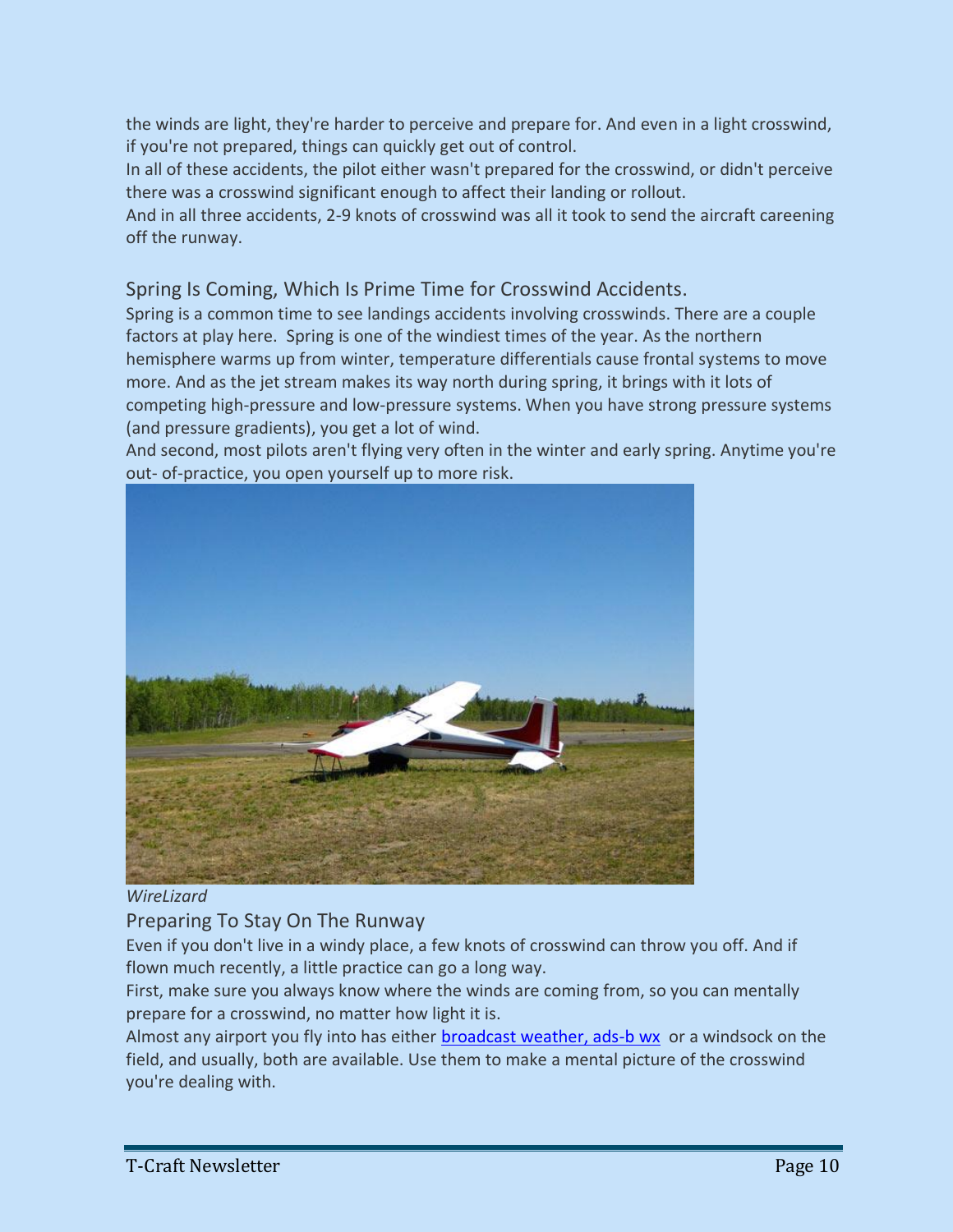Next up comes the stick-and-rudder part. Make sure you're ready to transition your plane from a crab on final to a slip all the way to touchdown. [make perfect cross-wind landings](https://www.boldmethod.com/learn-to-fly/maneuvers/how-to-make-a-perfect-crosswind-landing/) If you haven't flown in a crosswind for awhile, grabbing an instructor and doing some practice patterns is a great way to get comfortable again. Even a few trips around the pattern can help you see the difference between a crab, and having your nose pointing straight down the centerline with crosswind correction inputs. And that can be the difference between staying on the runway, and going off the side when your nose isn't aligned with the centerline. Finally, fly your airplane all the way through your rollout (and to the ramp, for that matter). That means keeping crosswind inputs in at all times. As you touch down, slowly roll your ailerons fully into the wind. You never know when a gust of wind is going to try to lift your wing, or weathervane your plane.

Stay alert to how the crosswind is affecting your plane and keep making adjustments all the way to taxiing off the runway. After all, staying on the runway is a lot better than an unexpected venture into the grass.

# Get Ready For Windy Spring Weather

If you want to knock off the rust and really get ready for windy flying days, sign up for our [Mastering Takeoffs and Landings](https://www.boldmethod.com/shopping/package/vfr-mastery/pkg-master-tl/) course. You'll learn strategies, tactics and fundamental principles that you can use on your next flight. And, the course has tools you can come back to throughout your flying career.



Colin Cutler

Colin is a Boldmethod co- founder, pilot and graphic artist. He's been a flight instructor at the University of North Dakota, an airline pilot on the CRJ-200, and has

directed development of numerous commercial and military training systems. You can reach him at colin@boldmethod.com.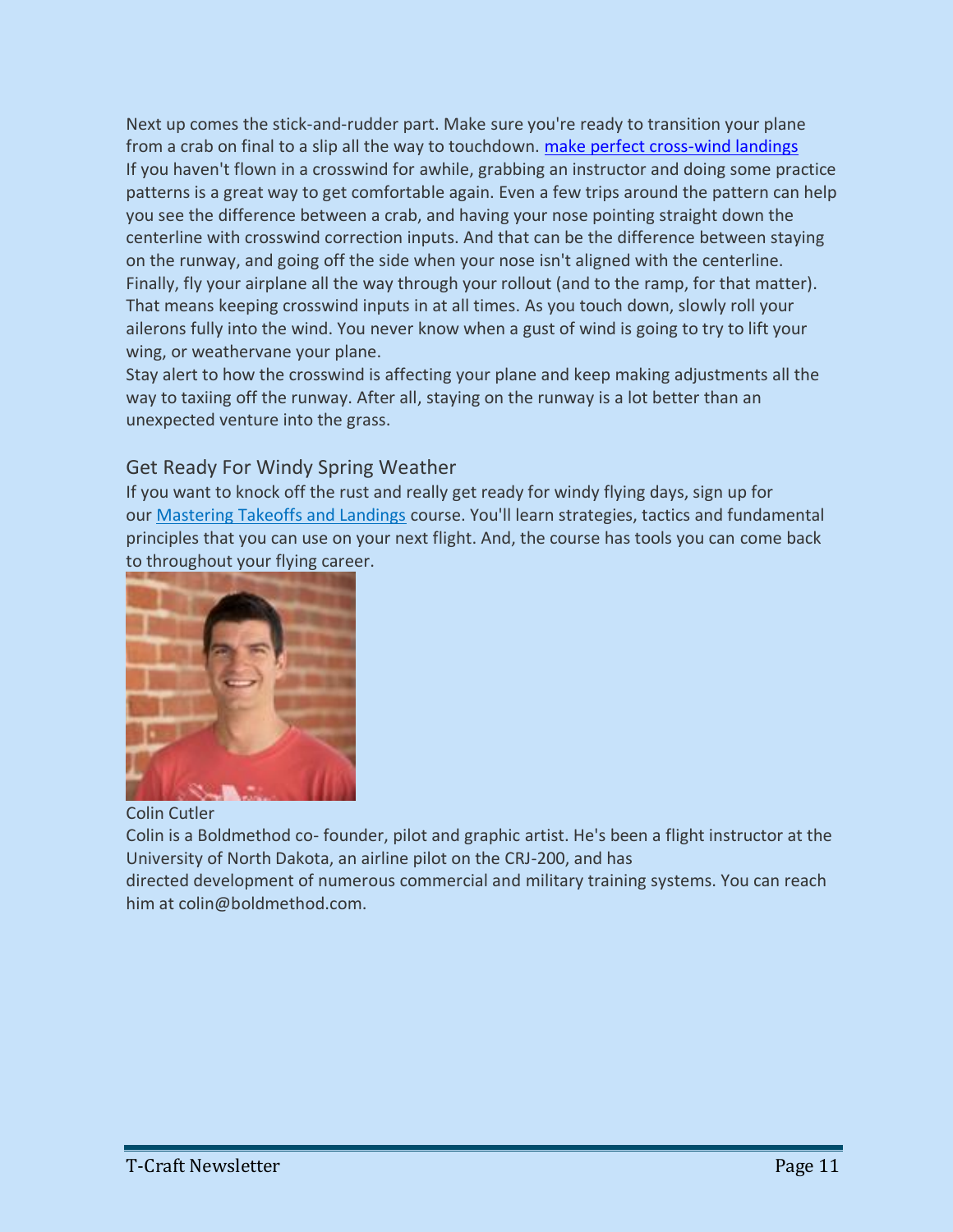If you missed this book for your Christmas list, it's still hot off the press.



# **T-Craft Member/Secretary – Author Jim Manley**

**Description: The jungle pilot occupies a high visibility seat.**

His role creates the convincing illusion of connection. But the truth is, he or she often leads a solitary life. He drops in from the sky, visits for 15 minutes, then goes. He touches many worlds but rarely becomes part of any.

### **The stories in Mile-High Missionary show how one pilot changed from hiding as a sky-creature to reentering the world of real people.**

Sit in the pilot's seat as this missionary memoir flies you into the Amazon Jungle. Encounter the pilot's view. See what he saw. Hear what he heard. Meet who he met. Feel what he felt as he wrestles with his own hopes and joys, doubts and fears.

# **Experience bush aviation first hand as this Christian pilot asks the hard questions**:

- Is my airplane safe to fly?
- Can I find one tiny scratch of an airstrip hidden in an immense jungle?
- What if the weather changes?
- Can I land and stay on the runway, then takeoff without hitting trees?
- After all that, am I really helping my passengers' ministry?
- Does my flying benefit the ex-headhunters I work among?
- Am I honoring God, or just playing with airplanes?

# **Read how he juggled safety and service while doing a dangerous job, then found himself changed by the ones he served.**

**Amazon link:** <https://www.amazon.com/dp/B07KV6V54X>

James Rush Manley Aviation & Space Writer

[Jim@JRManley.com](mailto:Jim@JRManley.com) [www.JRManley.com](http://jrmanley.com/)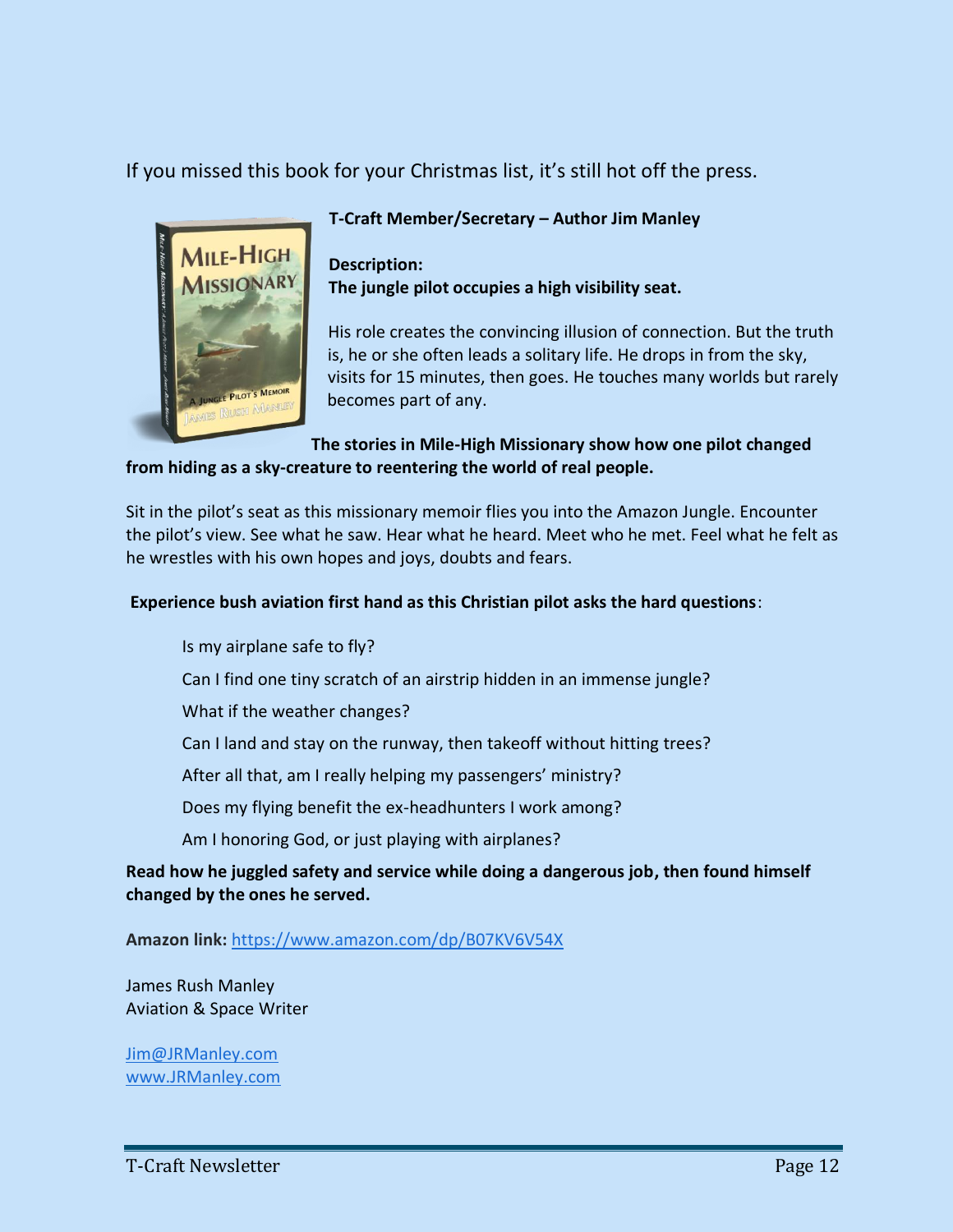### **REMINDERS**

### **HANGER SECURITY**

- $\circ$  Please check to make sure you don't have the airplane keys or fuel card in your pocket.
- o Make sure the plane and hanger are locked and secure; hanger door pins in, doors locked, hanger locked.
- $\circ$  Gust Lock installed, pitot tube cover installed. It gets windy at times in the hanger when the doors are open.

# **WINTER FLYING HOURS**

The club policy on winter flying hours is set out below. Winter flying hours end February 25<sup>th</sup> at midnight.

5.4.3 "Use it or lose it" hour: In addition to monthly dues, members will be charged one of hour of 152 time at the scheduled rate if they don't fly the equivalent to that time during the month in any of the club planes. The "use it or lose it" hour is intended to encourage members to fly at least monthly to stay somewhat proficient.

5.6 Winter flying hours: During the months of December, January and February the monthly "use it or lose it" minimum flying charges may be combined in any of these three months. For example, if a member did not fly in December or January but flew the equivalent of three hours of 152 time in February, the December, January and February "use it or lose it" dollars would be applied to the February billing period. The same is true if the 3 hours were flown in any of the three winter months. If a member did not fly in any of the three winter months, they will be charged for three hours of "use it or lose it" time in the February billing period.

### **MAINTENANCE TIP**

When we are pilots in training our CFI's instill in us good habits on how to care for our birds. As time passes, occasionally we all forget and become rusty pilots in relation to care and maintenance of our aircraft. The Maintenance Tip for today is simply, when cleaning the windscreen, use only vertical strokes. Do not use circular strokes. Over time, circular movement of the cleaning towel will leave a corresponding mark in the screen that will require replacement.

# **CARE OF YOUR AIRCRAFT Take Time After Your Flight**

We are continuing to see many instances of lack of care and taking the time to make sure that you're (and our) planes and hanger are put away properly. Gust locks, pitot tube covers not installed, flaps left down, doors not locked, seat belts not put away, master left on = dead battery, avionics master not turned off, lights not turned off (except it's advisable to leave the beacon light on as a warning the master was left on), bugs not cleaned thoroughly from all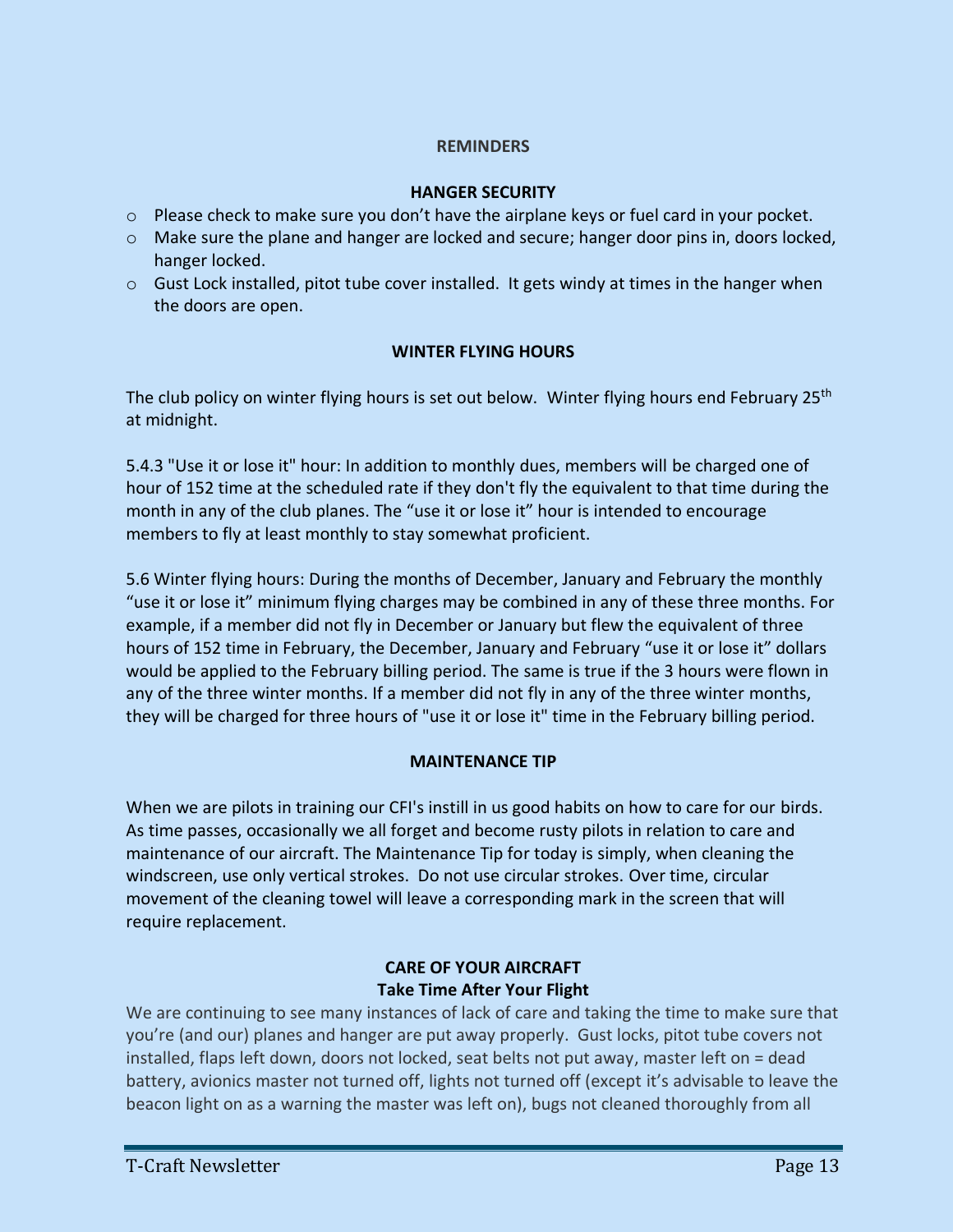leading edges, windows streaked, dirt and trash not cleaned out (plane and hanger), fuel card or keys missing from the key bag, key bag not zipped or put away, hanger door pins not fully secured, hanger doors left open, hanger lights left on, the hanger itself not locked, lock code not returned to 0000. There should be no need for any such reminders, as a matter of common courtesy we should leave an aircraft in a clean condition after we have flown it. We learned as early as first grade, if we create a mess, we clean it up. That's the grown-up thing to do. PLEASE take you time when ending your flight and be vigilant on taking care of these items.

### **Oil Usage**

Fellow members/owners - in the big scheme of things OIL is relatively inexpensive. However, over time we have established a norm for each aircraft on how much oil a particular engine is comfortable with. Jim Hudson has taken his time to produce a comprehensive check list for each aircraft. Included in the pre-flight section it states minimum/maximum oil to check for. Do not go by what the POH says, i.e. engine has a 12 qt capacity. 93S for example would blow oil out breather tube along belly of aircraft until dip stick reads 8. Please use checklist for amount of oil necessary for all T-Craft aircraft. As I have repletely said, if you are determined to dump more oil into sump than necessary please present yourself at plane wash to clean the bellies. I keep putting 6-7 Qts oil on back shelf and it disappears quickly. Remember to note oil used on log program. Also putting unnecessary amounts of oil into an engine really screws up any attempt to determine what actual oil usage is. An engine has to work harder if sump is over-filled with oil. Read Aircraft Oil Usage on our web site under Site Index. DOM – James Eyre

### **Check Lists**

The club has developed check lists for each bird that contain key information on the plane from the POH and some club specific items; oil levels, tire pressures, reminders to log in-out, and clean up items. It's not mandatory that you use a club check list, in fact many members develop their own, which is a good way to get intimate with the details. We've had laminated version in each aircraft, but over time, they grow legs and walk off. Members are encouraged to print out a copy of the club check list for yourself or download the pdf version and have it on your iPad/phone/tablet or build one for yourself. There's a word file as well as pdf version of the club website under the Fleet page. If you happen to find any discrepancies or have suggestions, please let me know – Jim Hudson

### **Schedule Master – 90 Day Attendance and Day/Night Currency**

Some of you, in fact most by now have probably received email notices from SM that you're 90-day T-Craft attendance will expire on a certain date. A field was set up in the Status tab to show the expiration date. This is a way to keep track and notify you of your upcoming 90-day attendance expiration date. You'll get a notice 30 days prior to that date from Schedule Master. You will also get a message after that notice whenever you log on to Schedule Master. As per club policy, your scheduling and flying privileges will be suspended if you exceed this date, and any future schedules will be canceled if you're suspended. You will NOT be automatically suspended by schedule master if this date is exceeded. You will get